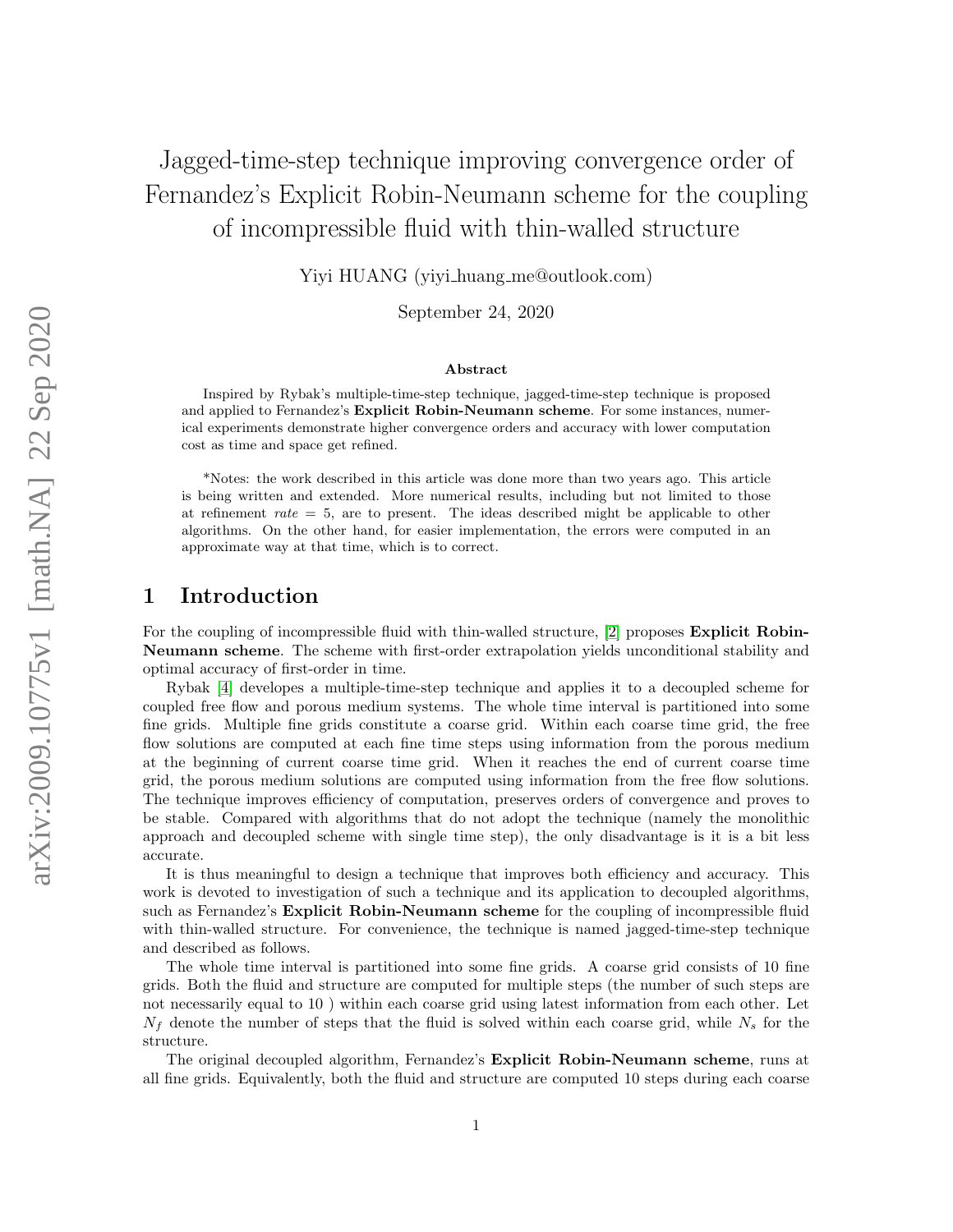grid. Therefore, taking  $N_f = 10$ ,  $N_s = 10$  and applying the jagged-time-step technique to the algorithm does not make any change.

Because the fluid domain is of one dimension higher than that of the structure (in this work, for the simplified problem considered, the fluid domain is two-dimensional, while the structure is one-dimensional), it takes much more cost to compute a step of fluid than that of structure. Hence, for sake of efficiency, there should be constraints  $N_f < 10$ , and  $N_f + N_s \leq 20$ .

In what follows, the simplified problem and Fernandez's Explicit Robin-Neumann scheme from [\[2\]](#page-12-0) are cited. The jagged-time-step technique is applied to the scheme. Numerial experiments, conclusions and possible extensions follows.

## 2 The simplified problem and Fernandez's Explicit Robin-Neumann scheme

#### 2.1 The simplified problem

Consider the simplified problem studied in [\[2\]](#page-12-0) where the fluid is governed by the Stokes equations in a d–dimensional ( $d = 2, 3$ ) domain  $\Omega$  and the structure is assumed to be a linear thin-solid defined on a  $(d-1)$ – manifold  $\Sigma$ , with  $\partial\Omega = \Sigma \cup \Gamma^d \cup \Gamma^n$ . The coupled simplified problem reads: find the fluid velocity  $\mathbf{u}: \Omega^f \times \mathbb{R}^+ \to \mathbb{R}^d$ , the fluid pressure  $p: \Omega^f \times \mathbb{R}^+ \to \mathbb{R}$ , thestructuredisplacement  $\mathbf{d}: \Sigma \times \mathbb{R}^+ \to \mathbb{R}^d$  such that

$$
\begin{cases}\n\rho^f \partial_t \boldsymbol{u} - \text{div } \boldsymbol{\sigma}(\boldsymbol{u}, p) = \mathbf{0} & \text{in } \Omega, \\
\text{div} \boldsymbol{u} = 0 & \text{in } \Omega, \\
\boldsymbol{u} = \mathbf{0} & \text{on } \Gamma^d, \\
\boldsymbol{\sigma}(\boldsymbol{u}, p) \boldsymbol{n} = \boldsymbol{f}^{\Gamma} & \text{on } \Gamma^n,\n\end{cases}
$$
\n(1)

<span id="page-1-0"></span>
$$
\begin{cases}\n u = \dot{d} & \text{on } \Sigma, \\
 \rho^{s} \epsilon \partial_{t} \dot{d} + L^{e} d + L^{v} \dot{d} = -\sigma(u, p) n & \text{on } \Sigma, \\
 \dot{d} = \partial_{t} d & \text{on } \Sigma, \\
 d = 0 & \text{on } \partial \Sigma,\n\end{cases}
$$
\n(2)

with initial conditions

$$
u(0) = u^0
$$
,  $d(0) = d^0$ ,  $\dot{d}(0) = \dot{d}^0$ ,

where  $\rho^f$  denotes the fluid density,  $\rho^s$  thestructuredensity,  $\epsilon$  thestructurethickness,  $\dot{d}$  thestructurevelocity, *n* the exterior unit normal vector to  $\partial\Omega$ ,  $f^{\Gamma}$  a given surface force on  $\Gamma^{n}$ , and

$$
\boldsymbol{\sigma}(\boldsymbol{u},p) \stackrel{\text{\tiny def}}{=} -p\boldsymbol{I} + 2\mu \boldsymbol{\varepsilon}(\boldsymbol{u}), \quad \boldsymbol{\varepsilon}(\boldsymbol{u}) \stackrel{\text{\tiny def}}{=} \frac{1}{2}(\boldsymbol{\nabla}\boldsymbol{u} + \boldsymbol{\nabla}\boldsymbol{u}^T),
$$

where  $\mu$  denotes the fluid dynamic viscosity.  $L^e$  and  $L^v$  stand for the elastic and viscous contributions respectively.

#### 2.2 Notations

For all the algorithms mentioned in this work,  $\tau$  denotes time step, while h stands for space discretization parameter.

Given arbitrary variable  $x$ , the notation

$$
x^{n,*} \stackrel{\text{def}}{=} \begin{cases} 0 & \text{if } r = 0, \\ x^{n-1} & \text{if } r = 1, \\ 2x^{n-1} - x^{n-2} & \text{if } r = 2 \end{cases}
$$
 (3)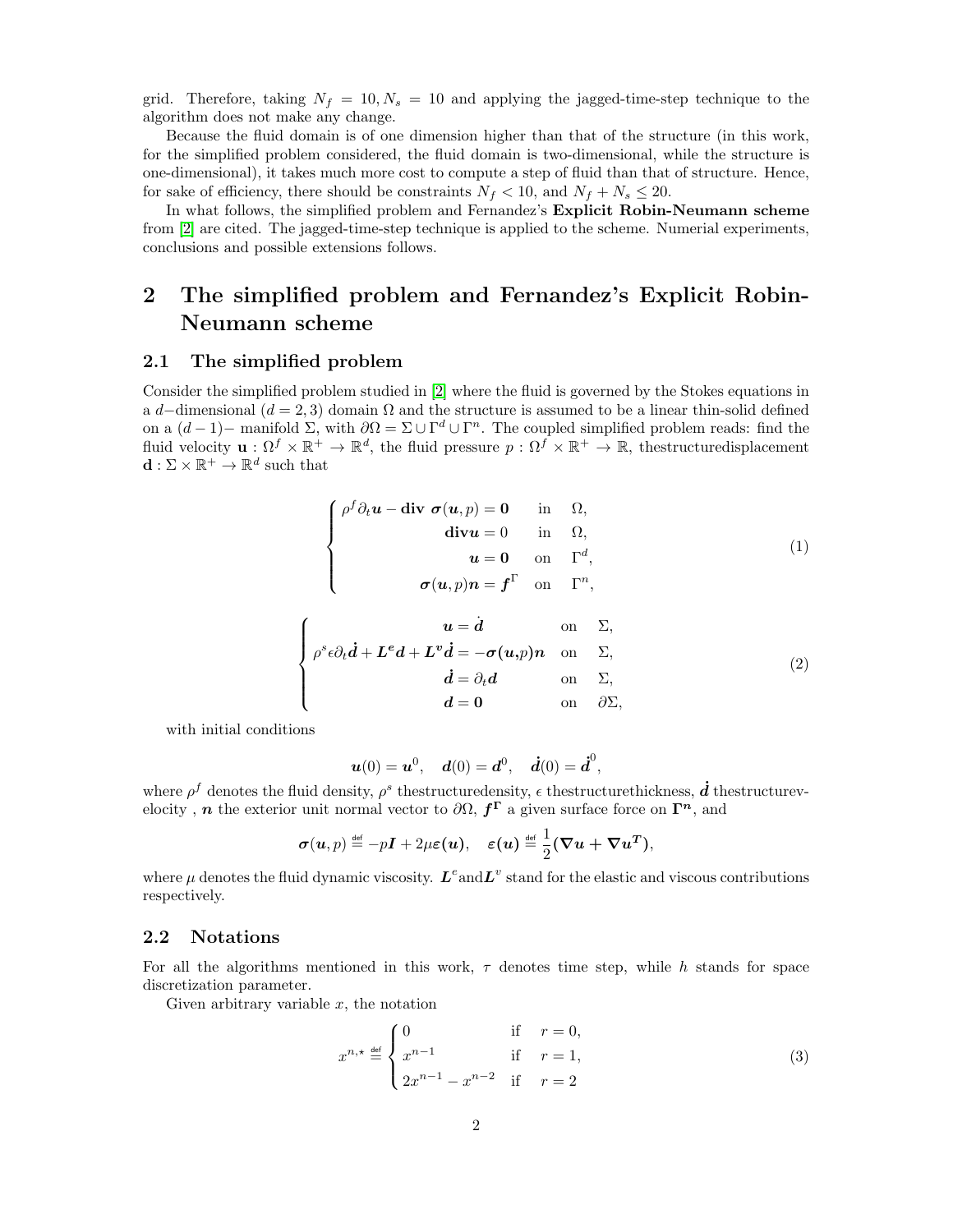is used for interface extrapolations of order r.

#### 2.3 Fernandez's Explicit Robin-Neumann scheme

Fernandez's Explicit Robin-Neumann scheme [\[2\]](#page-12-0) is cited here.

#### (Fernandez) Explicit Robin-Neumann scheme (time semi-discrete)

1. Fluid step: find  $\mathbf{u}^n : \Omega^f \times \mathbb{R}^+ \to \mathbb{R}^d$ ,  $p^n : \Omega^f \times \mathbb{R}^+ \to \mathbb{R}$  such that

<span id="page-2-0"></span>
$$
\begin{cases}\n\rho^f \partial_\tau u^n - \text{div } \sigma(u^n, p^n) = 0 & \text{in } \Omega, \\
\text{div} u^n = 0 & \text{in } \Omega, \\
u^n = 0 & \text{on } \Gamma^d, \\
\sigma(u^n, p^n) n = f^{\Gamma} & \text{on } \Gamma^n, \\
\sigma(u^n, p^n) n + \frac{\rho^s \epsilon}{\tau} u^n = \frac{\rho^s \epsilon}{\tau} \dot{d}^{n-1} - L^e d^* - L^v \dot{d}^* & \text{on } \Sigma.\n\end{cases}
$$
\n(4)

$$
\sigma(u^n,p^n)n+\frac{\rho^s\epsilon}{\tau}u^n=\frac{\rho^s\epsilon}{\tau}\dot{d}^{n-1}-L^ed^*-L^vd^*\quad\text{on}\quad\Sigma.
$$

2. Solid step: find  $\mathbf{d}^n : \Sigma \times \mathbb{R}^+ \to \mathbb{R}^d$  such that

<span id="page-2-1"></span>
$$
\begin{cases}\n\rho^s \epsilon \partial_\tau \dot{d}^n + L^e d + L^v \dot{d}^n = -\sigma(u^n, p^n) n & \text{on } \Sigma, \\
\dot{d}^n = \partial_\tau d^n & \text{on } \Sigma, \\
d^n = 0 & \text{on } \partial \Sigma,\n\end{cases}
$$
\n(5)

Fernandez's Explicit Robin-Neumann scheme (time semi-discrete) says that in each time step, first solve the fluid with Robin condition  $(4)_5$  on interface with data of structure from last time step (e.g.  $\dot{d}^{n-1}$ ) or by certain extrapolation strategies (e.g.  $d^*, \dot{d}^*,$  see section 3.1 in [\[2\]](#page-12-0) for details ) and then solve the structure with Neumann condition  $(5)_2$  on interface with latest data computed from fluid. It is the Robin-Neumann conditions on interface that guarantee the stability (free of added-mass effect). With finite element discretization in space, involving variational residuals of fluid stresses on the interface,the fully discrete version of the preceding algorithm is detailed as follows (see Algorithm  $5$  in  $[2]$  ).

#### Fernandez Explicit Robin-Neumann scheme (intrinsic formulation)

1. Fluid step: Find  $(\boldsymbol{u}_h^n, p_h^n) \in \boldsymbol{V}^f \times \boldsymbol{Q}_h$  such that

$$
\begin{cases}\n\rho^f(\partial_\tau \mathbf{u}_h^n, \mathbf{v}_h) + a(\mathbf{u}_h^n, \mathbf{v}_h) + b(p_h^n, \mathbf{v}_h) - b(q_h, \mathbf{u}_h^n) + s_h(p_h, q_h) \\
+ \frac{\rho^s \epsilon}{\tau} (\mathbf{u}_h^n, \mathbf{v}_h)_{\Sigma} = \frac{\rho^s \epsilon}{\tau} (\mathbf{d}_h^{n-1} + \tau \partial_\tau \mathbf{d}_h^*, \mathbf{v}_h)_{\Sigma} \\
+ \rho^f(\partial_\tau \mathbf{u}_h^*, \mathcal{L}_h \mathbf{v}_h)_{\Omega^f} + a(\mathbf{u}_h^*, \mathcal{L}_h \mathbf{v}_h) + b(p_h^*, \mathcal{L}_h \mathbf{v}_h) + l(\mathbf{v}_h)\n\end{cases} (6)
$$

for all  $(\boldsymbol{u}_h, q_h) \in \boldsymbol{V}_h \times \boldsymbol{Q}_h$  with  $\boldsymbol{v}_h|_{\Sigma} \in \boldsymbol{W}_h$ .

2. Solid step: Find  $(\dot{d}_h^n, d_h^n) \in \mathbf{W}_h \times \mathbf{W}_h$ , such that

$$
\begin{cases}\n\dot{d}_{h}^{n} = \partial_{\tau} d_{h}^{n} \\
\rho^{s} \epsilon (\partial_{\tau} \dot{d}^{n}, w_{h})_{\Sigma} + a^{e} (d_{h}^{n}, w_{h}) + a^{v} (\dot{d}_{h}^{n}, w_{h}) \\
= -\rho^{f} (\partial_{\tau} u_{h}^{n}, \mathcal{L}_{h} w_{h}) - a (u_{h}^{n}, \mathcal{L}_{h} w_{h}) - b (p_{h}^{n}, \mathcal{L}_{h} w_{h})\n\end{cases}
$$
\n(7)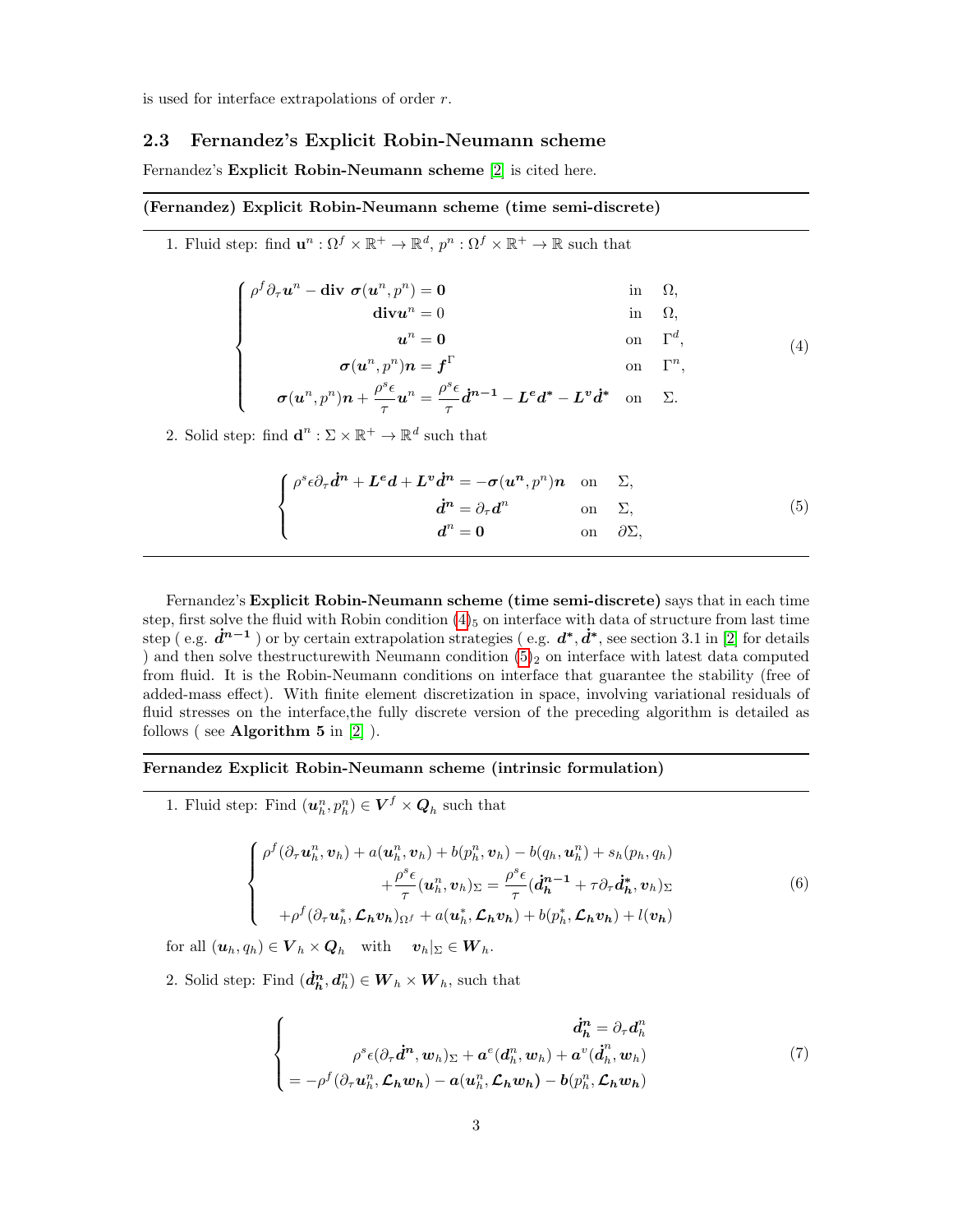### 3 Application of jagged-time-step technique

#### 3.1 New notations

Let the expression **solveFluid** $((u_h^n, p_h^n); (u_h^{n-1}, p_h^{n-1}), \tau_f, (\dot{d}_h^m, d_h^m), extr = r)$  denote the procedure solving the fluid part at fluid time step n with known data of fluid from fluid time step  $n-1$ and data of structure from step m, where  $(u_h^n, p_h^n)$  are the unknowns,  $(u_h^{n-1}, p_h^{n-1})$  are known fluid velocity and pressure from fluid time step  $n-1$ ,  $\tau_f$  is the length of fluid time step,  $(\dot{d}_h^m, d_h^m)$  are the knownstructurevelocity and displacement from tructuretime step  $m$ ,  $extr$  stands for the order of extrapolation forstructurevelocity and displacement ( see section 3.1 in [\[2\]](#page-12-0) for details ).

Analogously, solveSolid $((\dot{d}_h^m, \dot{d}_h^m); \quad (\dot{d}_h^{m-1}, d_h^{m-1}), \tau_s, (u_h^n, p_h^n), extr = r)$  denotes the procedure solving the<br>structurepart atstructuretime step  $m$  with known data of structure from step<br> $m-1$ and data of fluid from fluid time step n.

#### 3.2 Explicit Robin-Neumann scheme rewritten

With the above notations, Fernandez's Explicit Robin-Neumann scheme (intrinsic formulation) can be rewritten as

#### (Fernandez) Explicit Robin-Neumann scheme (intrinsic formulation)

Given final time  $T_{final}$ , time step length  $\tau_3$ . Let  $N = \frac{T_{final}}{\tau_0}$ . For  $n = \frac{1}{1, 2, ..., N}$ , do  $\textbf{solveFluid}((u_h^n, p_h^n); \quad (u_h^{n-1}, p_h^{n-1}), \tau_3, (\dot{d}_h^{n-1}, d_h^{n-1}), extra = r)$ ;  $\textbf{solveSolid}((\dot{\boldsymbol{d}}_h^n, \boldsymbol{d}_h^n); \quad (\dot{\boldsymbol{d}}_h^{n-1}, \boldsymbol{d}_h^{n-1}), \tau_3, (\boldsymbol{u}_h^n, p_h^n), extr = r);$ end for

#### 3.3 Explicit Robin-Neumann scheme with jagged-time-step technique

Algorithm 1 Explicit Robin-Neumann scheme with jagged-time-step technique

Given final time  $T_{final}$ , coarse time step length  $\tau_{coarse} = 10 * \tau_3$ , number of fluid steps within each coarse time interval  $N_f$ , number of structure steps within each coarse time interval  $N_s$ ,  $N_f$  < 10,  $N_f + N_s \le 20.$ Let  $N_{coarse} = \frac{T_{final}}{T_{coarse}}$  $\frac{T_{final}}{\tau_{coarse}}, \tau_f = \frac{\tau_{coarse}}{N_f}, \tau_s = \frac{\tau_{coarse}}{N_s}, n_{global} = 1.$ For  $i = 1, 2, ..., N_{coarse}$ , within the coarse time interval  $((i - 1) * \tau_{coarse}, i * \tau_{coarse}]$ , do For (integer  $m = 1; m \le N_s; m + 1$ ), do For (integer  $n = n_{global}$ ;  $n \le N_f$ ;  $n + +$ ), do If  $(m-1) * \tau_s < n * \tau_f \leq m * \tau_s$ , do  $\text{solveFluid}((u_h^n, p_h^n); \quad (u_h^{n-1}, p_h^{n-1}), \tau_f, (\dot{d}_h^{m-1}, d_h^{m-1}), extra = r)$ ;  $n_{global} = n + 1$ ; // remember past steps else do break the for loop; end if end for  $\textbf{solveSolid}((\boldsymbol{\dot{d}}_h^m, \boldsymbol{d}_h^m);\quad (\boldsymbol{\dot{d}}_h^{m-1}, \boldsymbol{d}_h^{m-1}), \tau_s, (\boldsymbol{u}_h^{n_{global}-1}, p_h^{n_{global}-1}), extr=r);$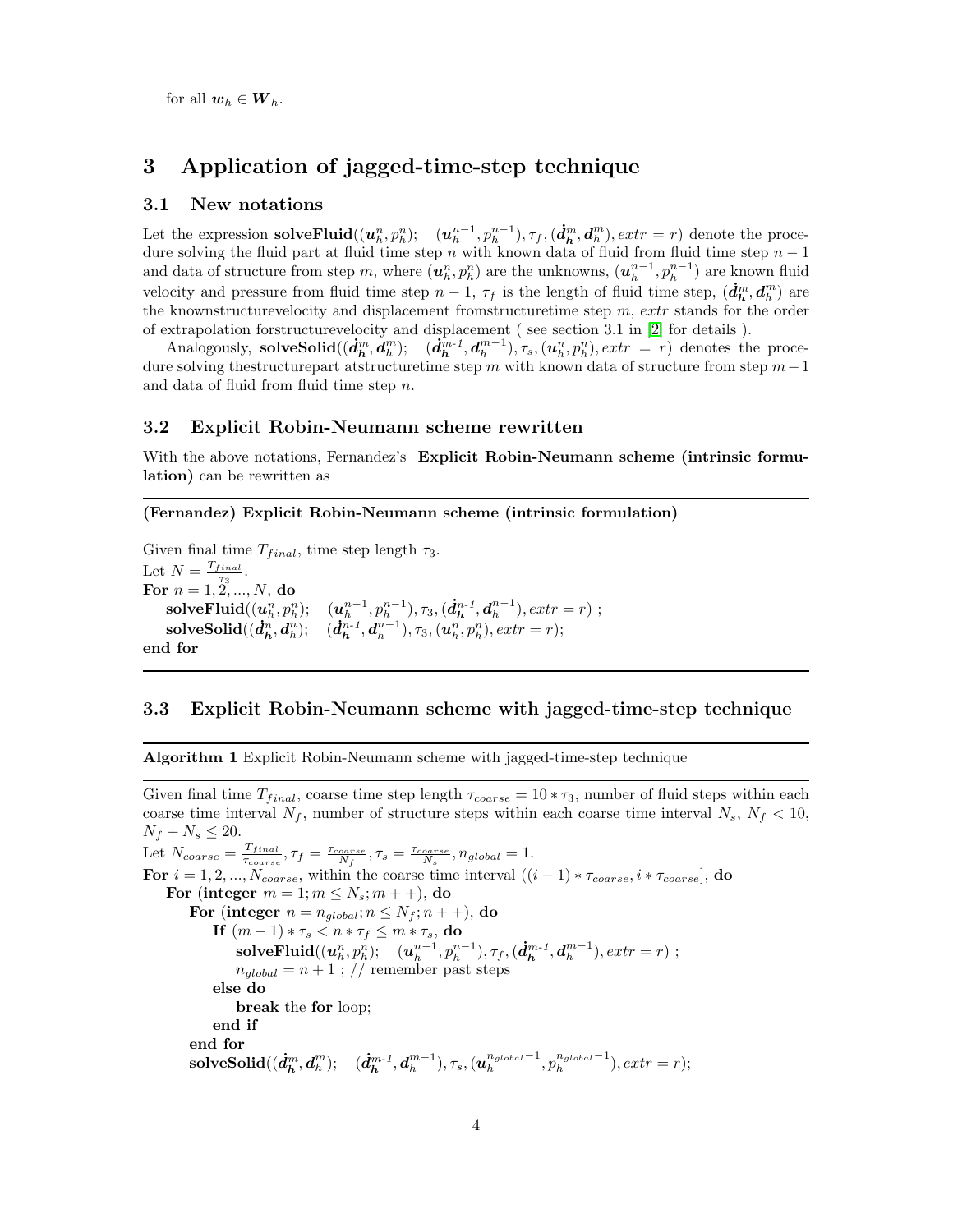end for  $n_{global} = 1;$ end for

#### 3.4 Some instances of Algorithm 1

For short, let the expression "'F  $N_f$  S  $N_s$ ' Algorithm 1 " stand for **Algorithm 1** with given  $N_f$ and  $N_s$ . Figure [1](#page-4-0) and [2](#page-4-1) describe the procedure of "'F 2 S 3' Algorithm 1" and "'F 3 S 2' Algorithm 1", respectively. Arrows therein point to the time when either the fluid or the structure is solved.



<span id="page-4-0"></span>Figure 1: "F 2 S 3" Algorithm 1



<span id="page-4-1"></span>Figure 2: "F 3 S 2" Algorithm 1

### 3.5 Two special cases of Algorithm 1

The two cases of **Algorithm 1** with  $N_f = 1$  or  $N_s = 1$  are of special interests because they directly adopt the multiple-time-technique from [\[4\]](#page-12-1). They are named Algorithm 1.1 and Algorithm 1.2, respectively.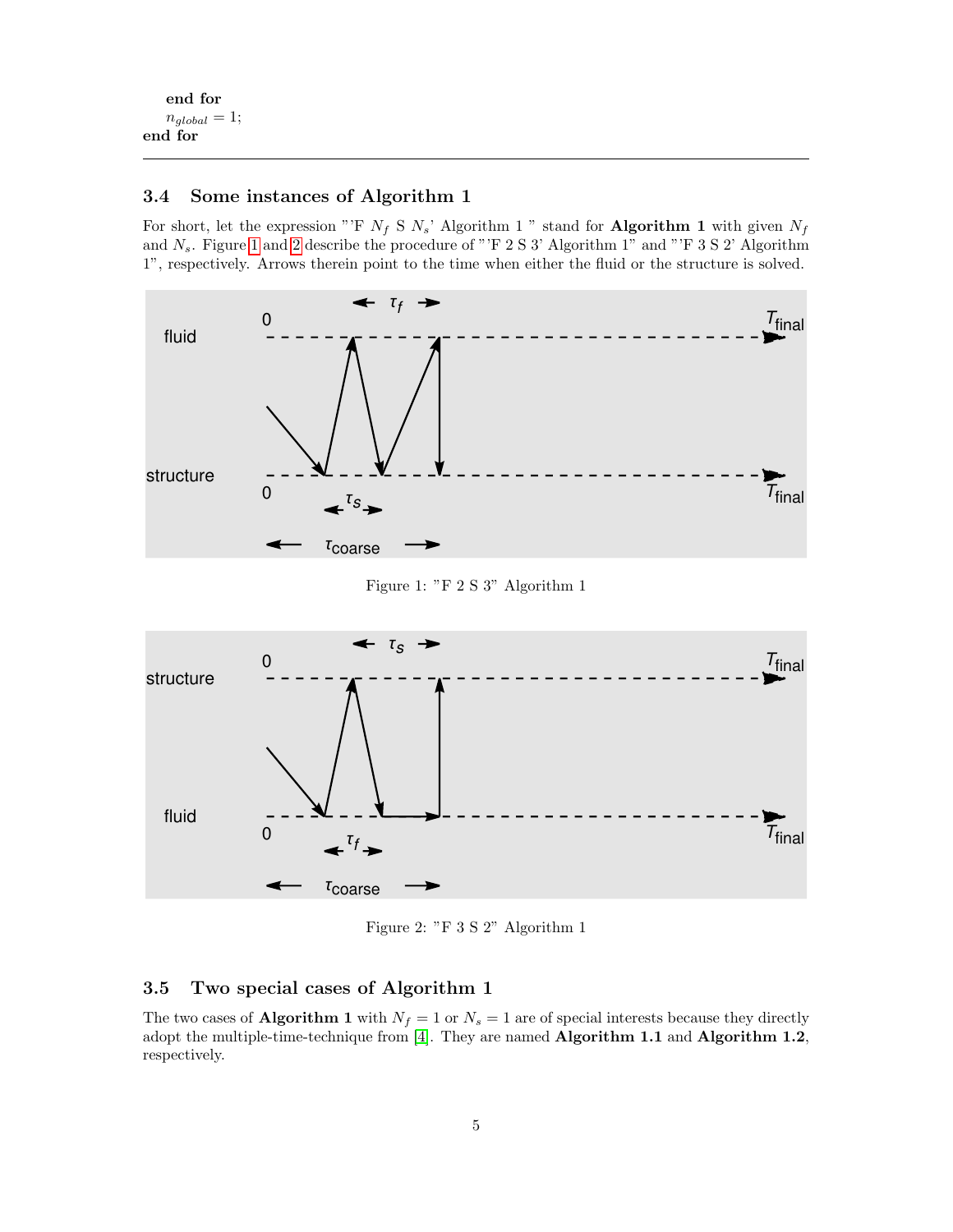Set  $N_f = 1$  in **Algorithm 1** 

Algorithm 1.2 The other special case of Algorithm 1

Set  $N_s = 1$  in **Algorithm 1** 

## 4 Numerical experiments

#### 4.1 Configuration

The test-case as Section  $6.1$  in  $[2]$  is adopted, except that in  $(2)$  set

$$
\boldsymbol{L}^{\boldsymbol{v}}\boldsymbol{d}=\begin{pmatrix}0\\0\end{pmatrix}.
$$

Everything else remains intact. Namely, the fluid is defined on  $\Omega = [0, L] \times [0, R]$ , where  $L = 6, R =$ 0.5 (all the quantities are under CGS system), with  $\partial\Omega = \Gamma_1 \cup \Gamma_2 \cup \Sigma \cup \Gamma_4$  (see Figure [3](#page-5-0)).



<span id="page-5-0"></span>Figure 3: Geometrial configuration

On  $\Gamma_2$  a sinusoidal pressure  $P(t) = P_{max}(1 - cos(2t\pi/T^*))/2$  is prescribed, with  $P_{max} = 2 * 10^4$ when  $0 \le t \le T^*$ ,  $P_{max} = 0$  when  $t > T^*$ ,  $T^* = 5 * 10^{-3}$ . Zero pressure is imposed on  $\Gamma_4$  and a symmetry condition is applied on  $\Gamma_1$ . Physical parameters for the fluid are

$$
\rho^f = 1.0, \quad \mu = 0.035.
$$

The structure is assumed to be a generalized string defined on  $\Sigma$  with the two end points (  $x = 0, L$ ) fixed, which therefore has lower dimension than the fluid. In [\(2\)](#page-1-0), take

$$
\boldsymbol{d} = \begin{pmatrix} 0 \\ \boldsymbol{d}_y \end{pmatrix}, \quad \boldsymbol{L}^{\boldsymbol{e}}\boldsymbol{d} = \begin{pmatrix} 0 \\ -\lambda_1 \partial_{xx} \boldsymbol{d}_y + \lambda_0 \boldsymbol{d}_y \end{pmatrix},
$$

with

$$
\lambda_1 \stackrel{\text{def}}{=} \frac{E\epsilon}{2(1+\nu)}, \quad \lambda_0 \stackrel{\text{def}}{=} \frac{E\epsilon}{R^2(1-\nu^2)}.
$$

Physical parameters for thestructureare

$$
E = 0.75 \times 10^6
$$
,  $\epsilon = 0.1$ ,  $\nu = 0.5$ ,  $\rho^s = 1.1$ .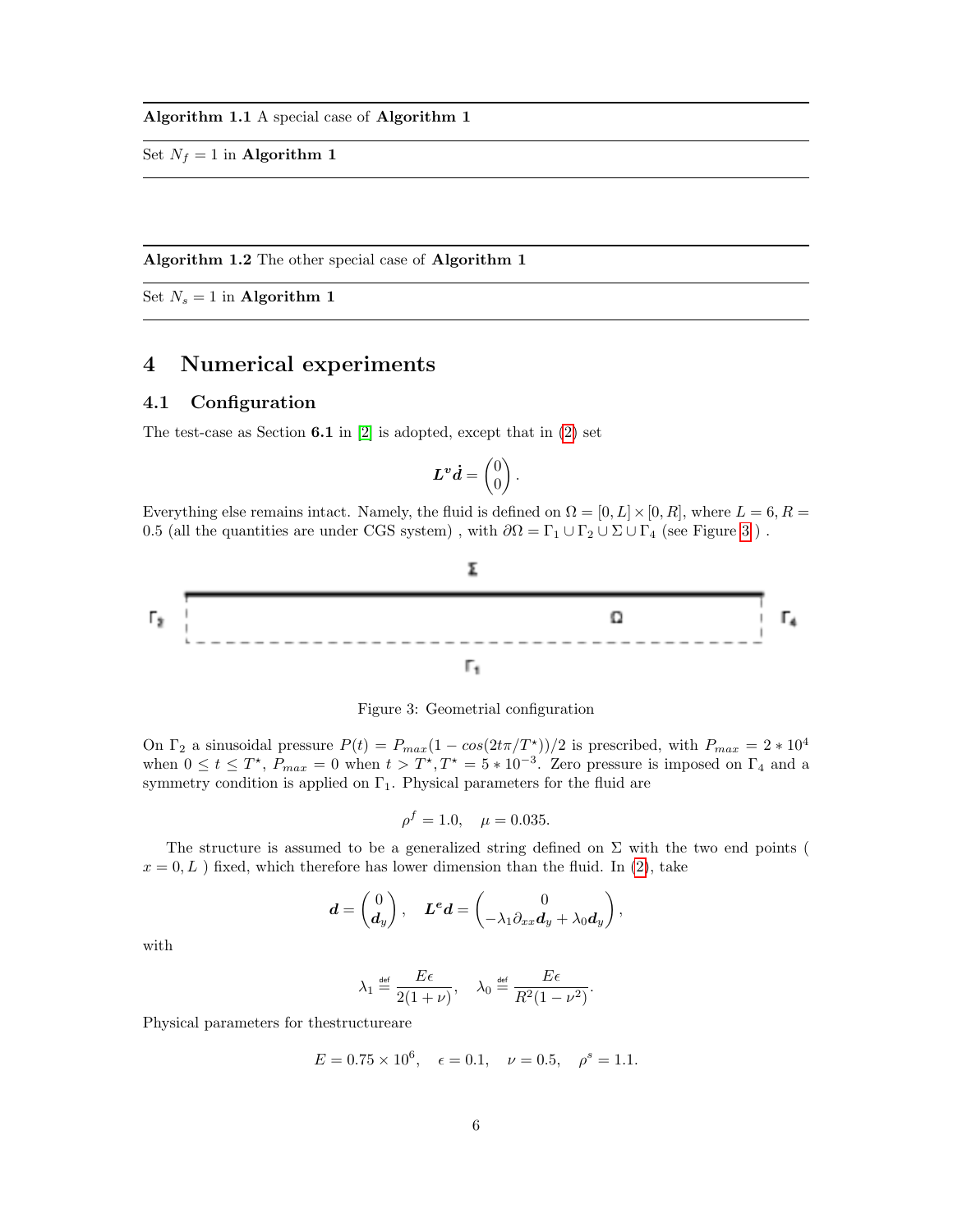All algorithms mentioned above are implemented using FreeFem++ [\[3\]](#page-12-2). The Lagrange  $P_1$  finite element is employed for both the fluid and structure, with symmetric pressure stabilization method introduced in [\[1\]](#page-12-3). The order of extrapolation is set to 1 ( $extr = r = 1$ ). All run from time 0 to the final  $T_{final} = 0.015(s)$ .

To demonstrate both the h−uniformity and the order of convergence in time, the time and space are refined at the same rate. Particularly, in Fernandez's Explicit Robin-Neumann scheme (intrinsic formulation), set

$$
(\tau_3, h) = \frac{(5 * 10^{-4}, 0.1)}{2^{rate}}, \quad rate = 0, 1, 2, 3, 4.
$$

In Algorithm 1, 1.1 and 1.2, set

$$
(\tau_{coarse}, h) = (10 * \tau_3, h) = \frac{(5 * 10^{-3}, 0.1)}{2^{rate}}, \quad rate = 0, 1, 2, 3, 4,
$$

#### 4.2 Numerical results

By comparing solutions of the above scheme to the reference solution generated by a fully implicit scheme with high space-time grid resolution ( $\tau = 10^{-6}$ ,  $h = 3.125 \times 10^{-3}$ ), relative errors  $E_{rate}$ (rate = 0, 1, 2, 3, 4) in elastic energy-norm (see [\[2\]](#page-12-0)) and time-convergence orders  $O_{rate}$  (rate =  $1, 2, 3, 4$  ) defined as

$$
O_{rate} = \frac{\text{Log} \frac{E_{rate}}{E_{rate}-1}}{\text{Log} \frac{1}{2}},
$$

for structure displacement corresponding to different refinement rates are computed.

Table [1](#page-6-0) displays numerical results of Fernandez's Explicit Robin-Neumann scheme. As predicted by the theoretical analysis in [\[2\]](#page-12-0), time-convergence order of this scheme approaches 1 as both time and space get refined and is expected to reaches 1 as the refinement continues.

Table [2](#page-7-0) reports some instances of **Algorithm 1** with  $N_f + N_s = 20, N_f < 10$ .

Table [3](#page-8-0) exhibits some other instances of **Algorithm 1** with  $N_f + N_s < 20$ ,  $N_f < 10$ .

Tables above demonstrate that as refinement rate increases, instances of Algorithm 1 reported in Table [2](#page-7-0) and Table [3](#page-8-0) obtain higher and higher convergence orders. Starting from certain refinement rates, their convergence orders and accuracy become higher than those of Fernandez's **Explicit** Robin-Neumann scheme.

There are some other observations. For example, with  $N_f$  fixed, increasing  $N_s$  generally leads to lower relative errors and higher time-convergence orders. For example, "F 6 S 13" Algorithm 1 works slightly better than "F6 S 12" Algorithm 1 in accuracy and convergence orders.

Neither Algorithm 1.1 nore Algorithm 1.2 yield satisfactory results. Some instances are not even stable. Among the stable instances, "F 1 S 20" performs best, but still much worse than Fernandez's **Explicit Robin-Neumann**. Table [4](#page-8-1) reports results of "'F 1 S 20' Algorithm 1.1", namely "'F 1 S 20' Algorithm 1".

| $_{\rm rate}$  | $E_{rate}$ | $O_{rate}$ |
|----------------|------------|------------|
| $\Omega$       | 0.959089   |            |
| 1              | 0.719217   | 0.415238   |
| $\mathfrak{D}$ | 0.435036   | 0.725292   |
| 3              | 0.241714   | 0.847834   |
| 4              | 0.128601   | 0.910399   |

<span id="page-6-0"></span>Table 1: Numerical results of Explicit Robin-Neumann scheme ("F 10 S 10" Algorithm 1)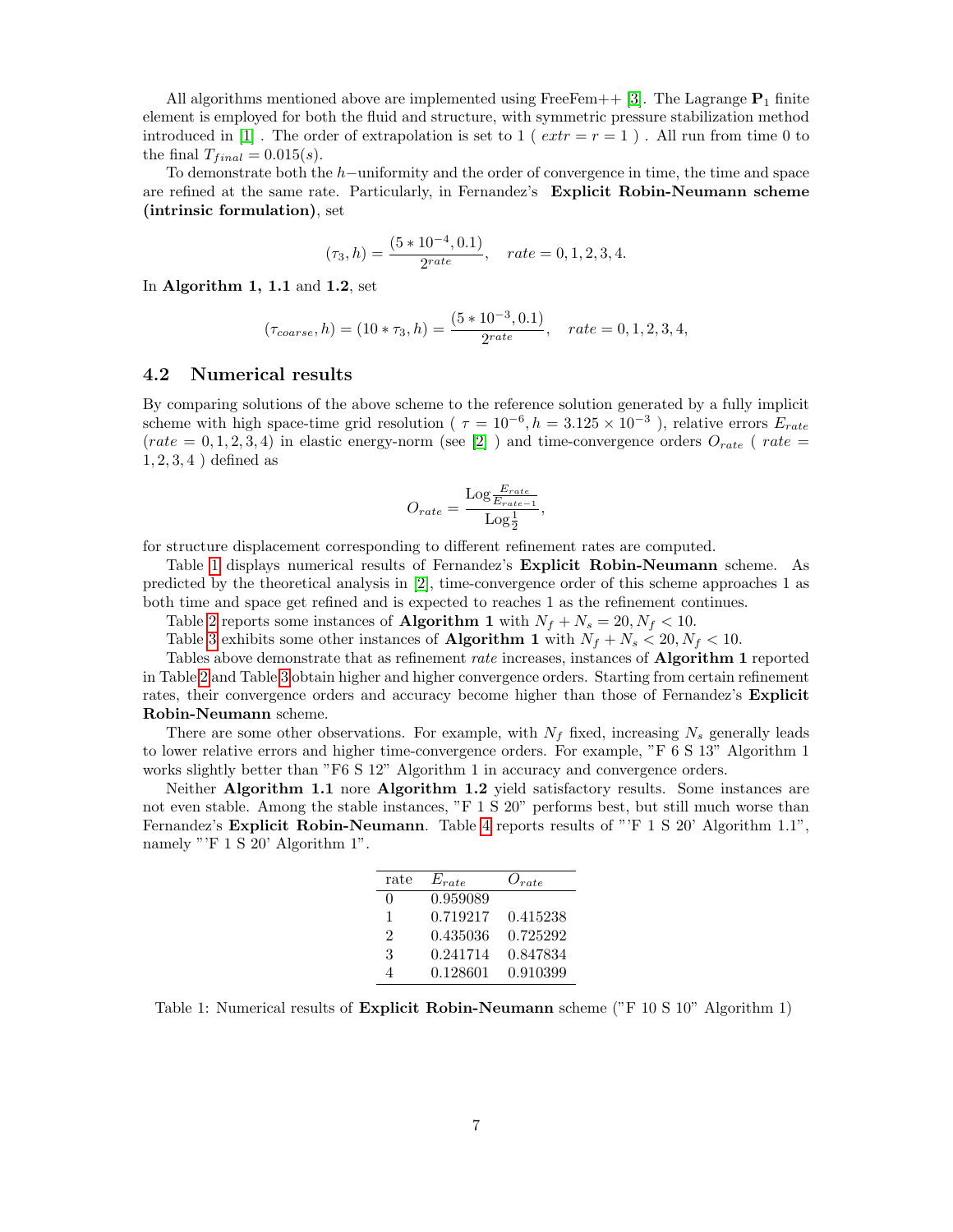| "F 4 S 16"<br>"F 5 S 15"<br>Algorithm 1                              | Algorithm 1 |
|----------------------------------------------------------------------|-------------|
| $E_{rate}$<br>$E_{rate}$<br>rate<br>rate<br>$O_{rate}$               | $O_{rate}$  |
| 1.07566<br>1.0712<br>$\theta$<br>$\theta$                            |             |
| 0.0505403<br>0.949946<br>1.03863                                     | 0.17331     |
| $\overline{2}$<br>0.673546<br>0.555675<br>0.624833<br>2              | 0.773604    |
| 3<br>3<br>0.289224<br>1.21959<br>0.24079                             | 1.20647     |
| 0.112203<br>0.102342<br>1.36608<br>4<br>4                            | 1.23438     |
|                                                                      |             |
|                                                                      |             |
| "F 6 S 14"<br>"F 7 S 13"<br>Algorithm 1                              | Algorithm 1 |
| $E_{rate}$<br>$E_{rate}$<br>rate<br>rate                             |             |
| $O_{rate}$<br>1.05564<br>$\theta$<br>$\theta$<br>1.03319             | $O_{rate}$  |
| 0.882138<br>0.259042<br>0.824216                                     | 0.326011    |
| $\overline{2}$<br>$\overline{2}$<br>0.501674<br>0.465121<br>0.814254 | 0.825416    |
| 3<br>3<br>0.226727<br>0.231413<br>1.11628                            | 1.03665     |

<span id="page-7-0"></span>Table 2: Numerical results of some instances of Algorithm 1 ( $N_f + N_s = 20, N_f < 10$ )

#### 4.3 Graphs of structure displacements

Figures [4,](#page-9-0) [5](#page-10-0) and [6](#page-11-0) display structure displacements at time  $T_{final}$  and refinement rate = 4 for all instances presented in Tables [2,](#page-7-0) [3](#page-8-0) and [4](#page-8-1) in comparison with those of the reference and Fernandez's Explicit Robin-Neumann.

## 5 Conclusions

As refinement rate increases, some instances of **Algorithm 1** obtain higher convergence orders and accuracy than the original Explicit Robin-Neumann scheme with lower cost.

## 6 Discussion and future work

The ideas of jagged-time-step technique might applicable to other algorithms or problems.

## 7 Acknowledgments

This research did not receive any specific grant from funding agencies in the public, commercial, or not-for-profit sectors.

The ideas as well as algorithms described in this work (except those cited from other sources explicit stated), numerical experiments, results and conclusions are completed entirely independently, without any assistance from anyone else.

More than two years ago, Dr. Mingchao CAI found the article [\[4\]](#page-12-1) and suggested applying directly the multiple-time-technique therein to the coupling of incompressible fluid with thin-walled structure. Dr. Lian ZHANG adopted his ideas. However, this work has nothing to do with their ideas or work.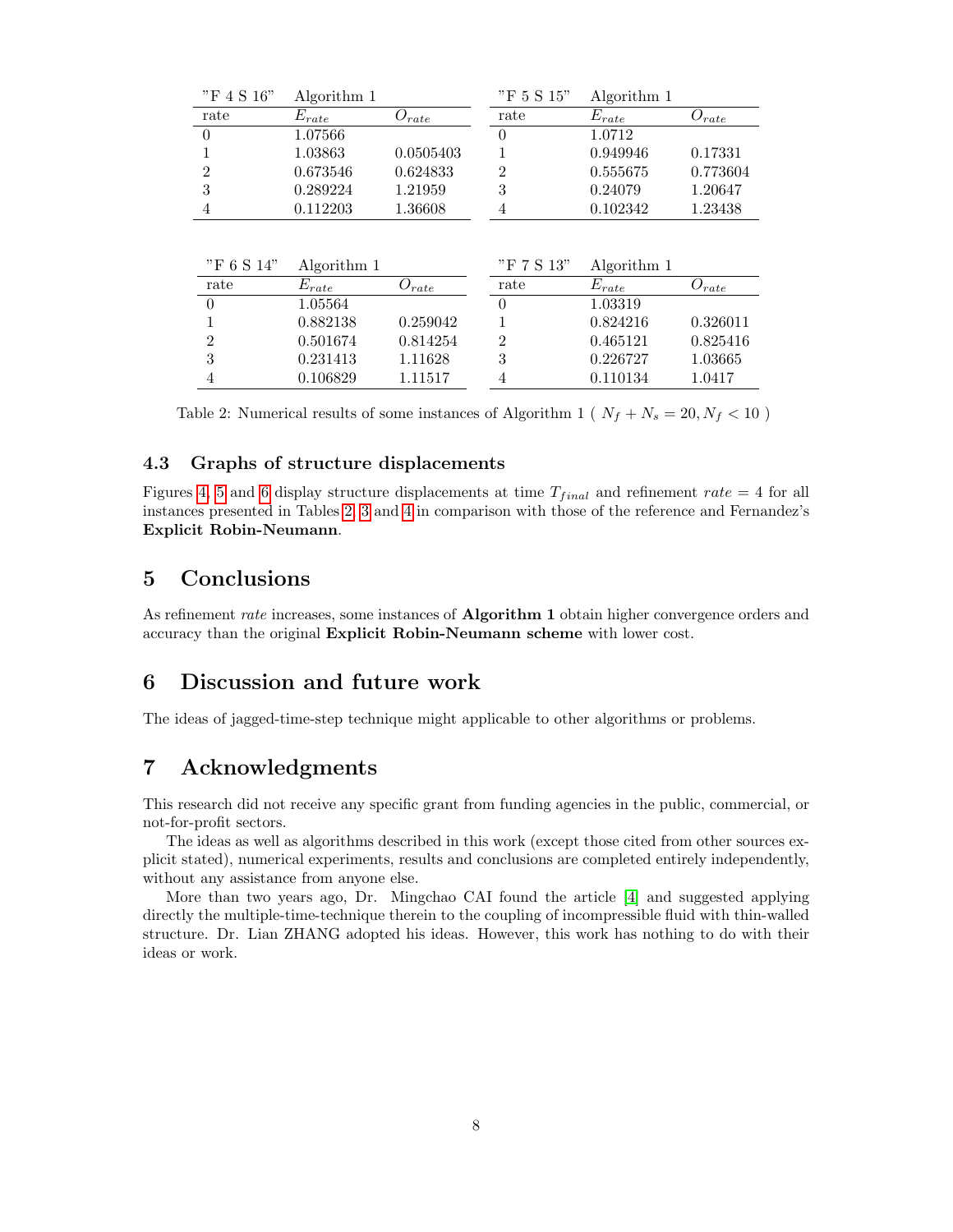| "F 4 S 14"       | Algorithm 1           |                       | "F 4 S 15"       | Algorithm 1           |                       |
|------------------|-----------------------|-----------------------|------------------|-----------------------|-----------------------|
| rate             | $\overline{E}_{rate}$ | $O_{rate}$            | rate             | $E_{rate}$            | ${\cal O}_{rate}$     |
| $\boldsymbol{0}$ | 1.07127               |                       | $\boldsymbol{0}$ | 1.0744                |                       |
| $\mathbf{1}$     | 1.04302               | 0.0385553             | $\mathbf{1}$     | 1.0464                | 0.0380968             |
| $\overline{2}$   | 0.688734              | 0.598748              | $\overline{2}$   | 0.68863               | 0.603634              |
| 3                | 0.30437               | 1.17812               | 3                | 0.302521              | 1.18669               |
| $\overline{4}$   | 0.121974              | 1.31925               | $\overline{4}$   | 0.120325              | 1.3301                |
|                  |                       |                       |                  |                       |                       |
|                  |                       |                       |                  |                       |                       |
| "F 5 S 12"       | Algorithm 1           |                       | "F 5 S 13"       | Algorithm 1           |                       |
| rate             | $\overline{E}_{rate}$ | $O_{rate}$            | rate             | $\overline{E_{rate}}$ | $O_{rate}$            |
| $\boldsymbol{0}$ | 1.07029               |                       | $\boldsymbol{0}$ | 1.07208               |                       |
| $\mathbf{1}$     | 0.971898              | 0.139125              | $\mathbf{1}$     | 0.967564              | 0.147984              |
| $\overline{2}$   | 0.593959              | 0.710442              | $\overline{2}$   | 0.584823              | 0.726357              |
| 3                | 0.275873              | 1.10636               | 3                | 0.26601               | 1.13652               |
| $\overline{4}$   | 0.125772              | 1.13319               | $\overline{4}$   | 0.118319              | 1.1688                |
|                  |                       |                       |                  |                       |                       |
|                  |                       |                       |                  |                       |                       |
| "F 5 S 14"       | Algorithm 1           |                       | "F 6 S 12"       | Algorithm 1           |                       |
| rate             | $E_{rate}$            | $O_{rate}$            | rate             | $\overline{E_{rate}}$ | $\mathcal{O}_{rate}$  |
| $\boldsymbol{0}$ | 1.0723                |                       | $\boldsymbol{0}$ | 1.05435               |                       |
| $\mathbf{1}$     | 0.964902              | 0.152254              | $\mathbf{1}$     | 0.879988              | 0.260798              |
| $\overline{2}$   | 0.575995              | 0.744326              | $\overline{2}$   | 0.504881              | 0.80154               |
| 3                | 0.257087              | 1.1638                | 3                | 0.239873              | 1.07367               |
| $\overline{4}$   | 0.11213               | 1.19708               | $\overline{4}$   | 0.114482              | 1.06715               |
|                  |                       |                       |                  |                       |                       |
|                  |                       |                       |                  |                       |                       |
| "F 6 S 13"       | Algorithm 1           |                       | "F 7 S 12"       | Algorithm 1           |                       |
| rate             | $E_{rate}$            | $\overline{O}_{rate}$ | rate             | $E_{rate}$            | $\overline{O}_{rate}$ |
| $\boldsymbol{0}$ | 1.05739               |                       | $\boldsymbol{0}$ | 1.03817               |                       |
| $\mathbf{1}$     | 0.886937              | 0.253604              | $\mathbf{1}$     | 0.834026              | 0.315878              |
| $\overline{2}$   | 0.512224              | 0.792057              | $\overline{2}$   | 0.482387              | 0.789901              |
| 3                | 0.241241              | 1.0863                | 3                | 0.242281              | 0.99351               |
| $\overline{4}$   | 0.11318               | 1.09186               | $\overline{4}$   | 0.120704              | 1.00521               |

<span id="page-8-0"></span>Table 3: Numerical results of some other Algorithm 1 instances (  $N_f+N_s<20, N_f<10$  )

| rate           | $E_{rate}$ | $O_{rate}$  |
|----------------|------------|-------------|
| $\Omega$       |            |             |
| 1              | 1.04684    | $-0.066041$ |
| $\mathfrak{D}$ | 1.12592    | $-0.105063$ |
| 3              | 1.07841    | 0.0621985   |
|                | 0.639951   | 0.752872    |
|                |            |             |

<span id="page-8-1"></span>Table 4: Numerical results of "F 1 S  $20$ " Algorithm 1.1 (namely "F 1 S  $20$ " Algorithm 1)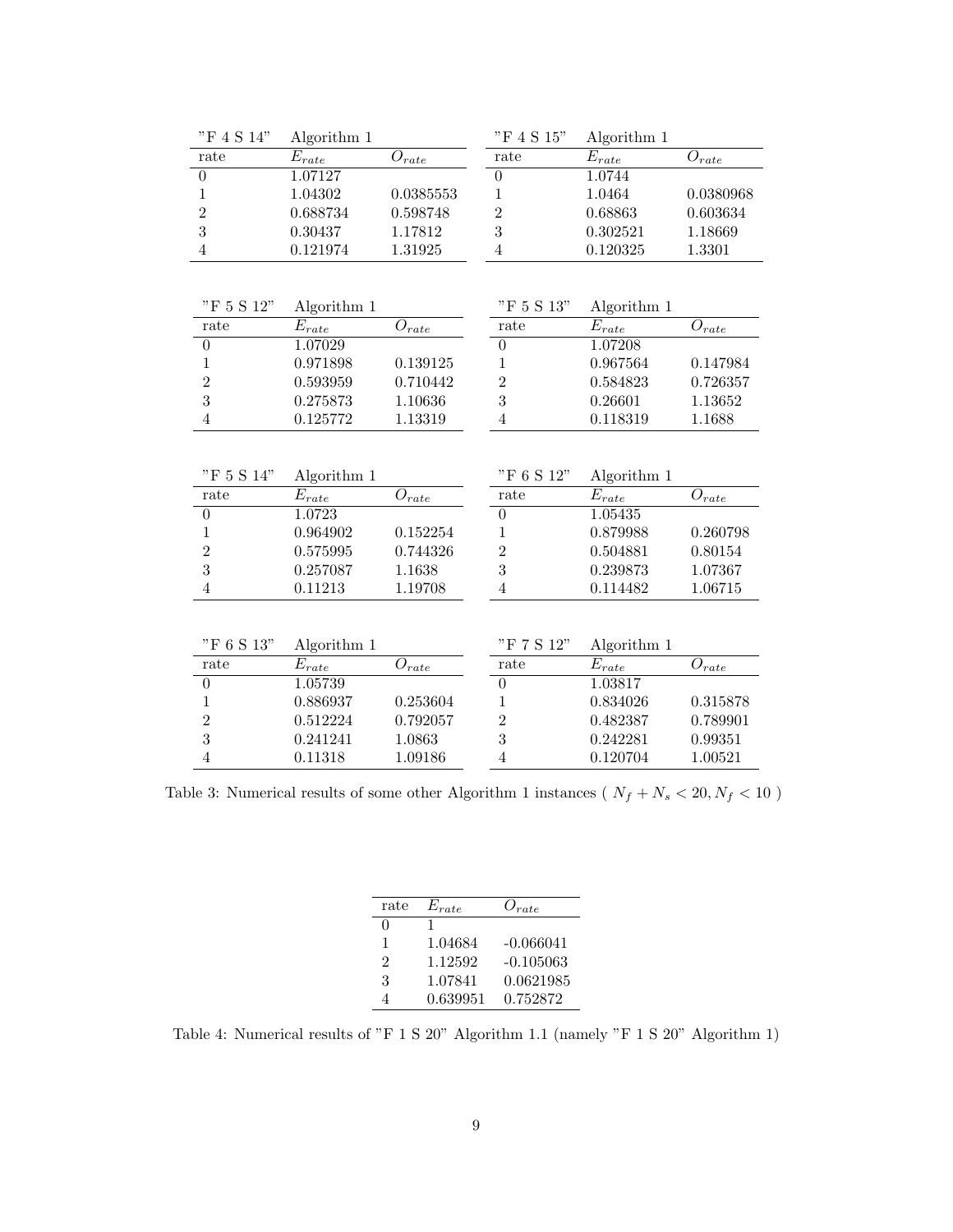

<span id="page-9-0"></span>Figure 4: Structure displacements of each instance in Table [2](#page-7-0) , the reference and Fernandez's Explicit Robin-Neumann at  $\mathcal{T}_{final}$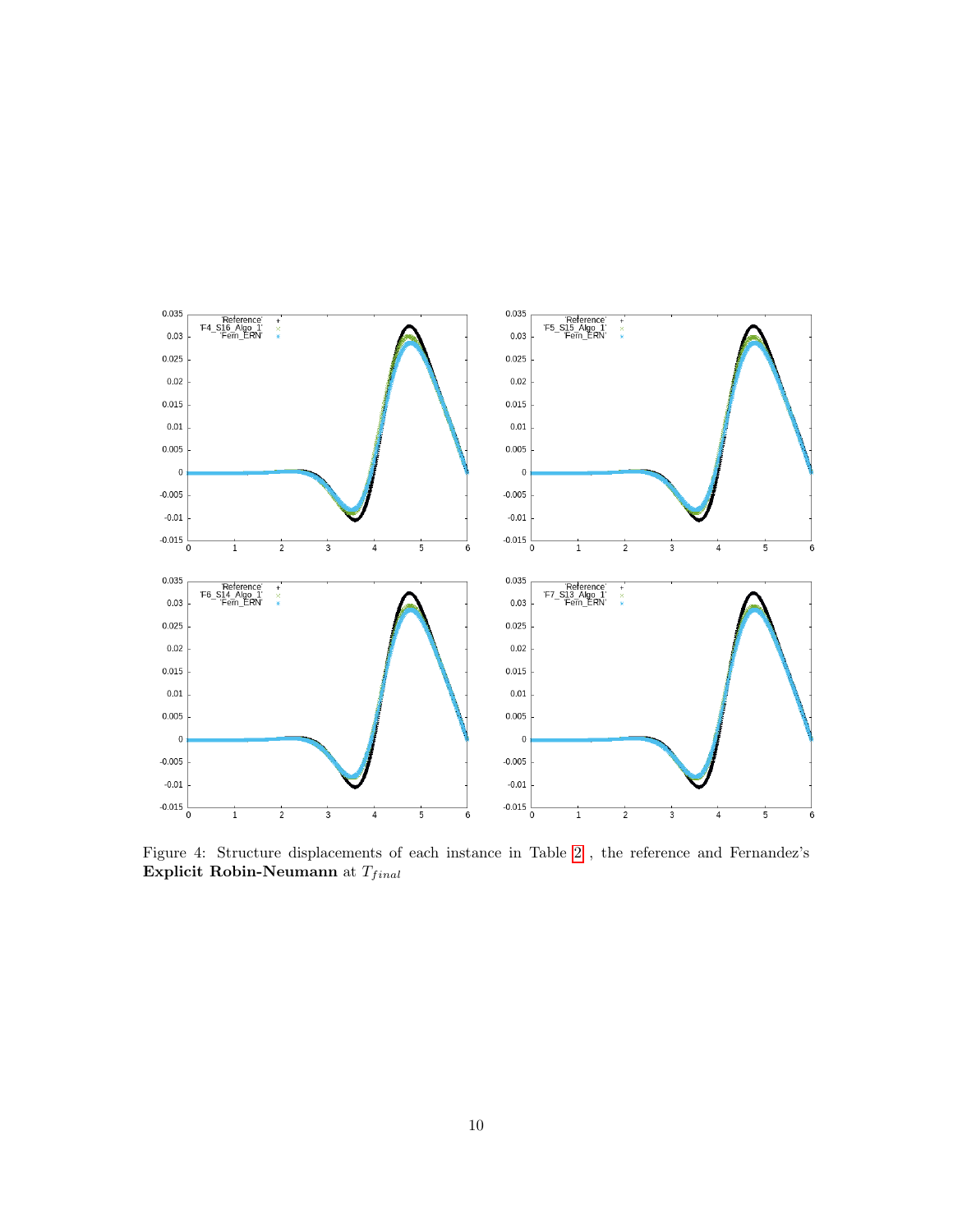

<span id="page-10-0"></span>Figure 5: Structure displacements of each instance in Table [3](#page-8-0) , the reference and Fernandez's Explicit Robin-Neumann at  $\mathcal{T}_{final}$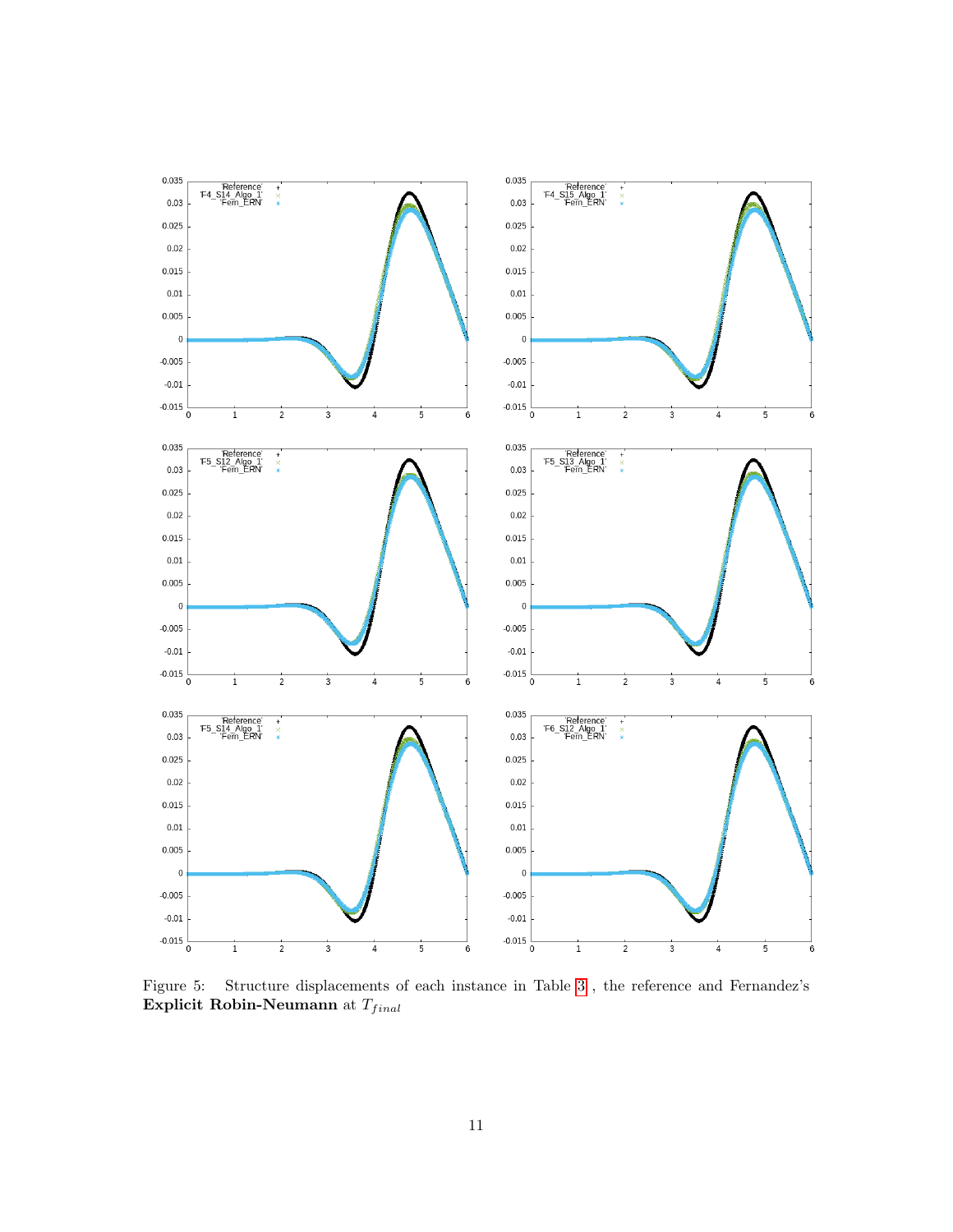

Figure 5: Structure displacements of each instance in Table [3](#page-8-0) , the reference and Fernandez's Explicit Robin-Neumann at  $\mathcal{T}_{final}$ 



<span id="page-11-0"></span>Figure 6: Structure displacements of the instance in Table [4](#page-8-1) , the reference and Fernandez's Explicit Robin-Neumann at  $\mathcal{T}_{final}$